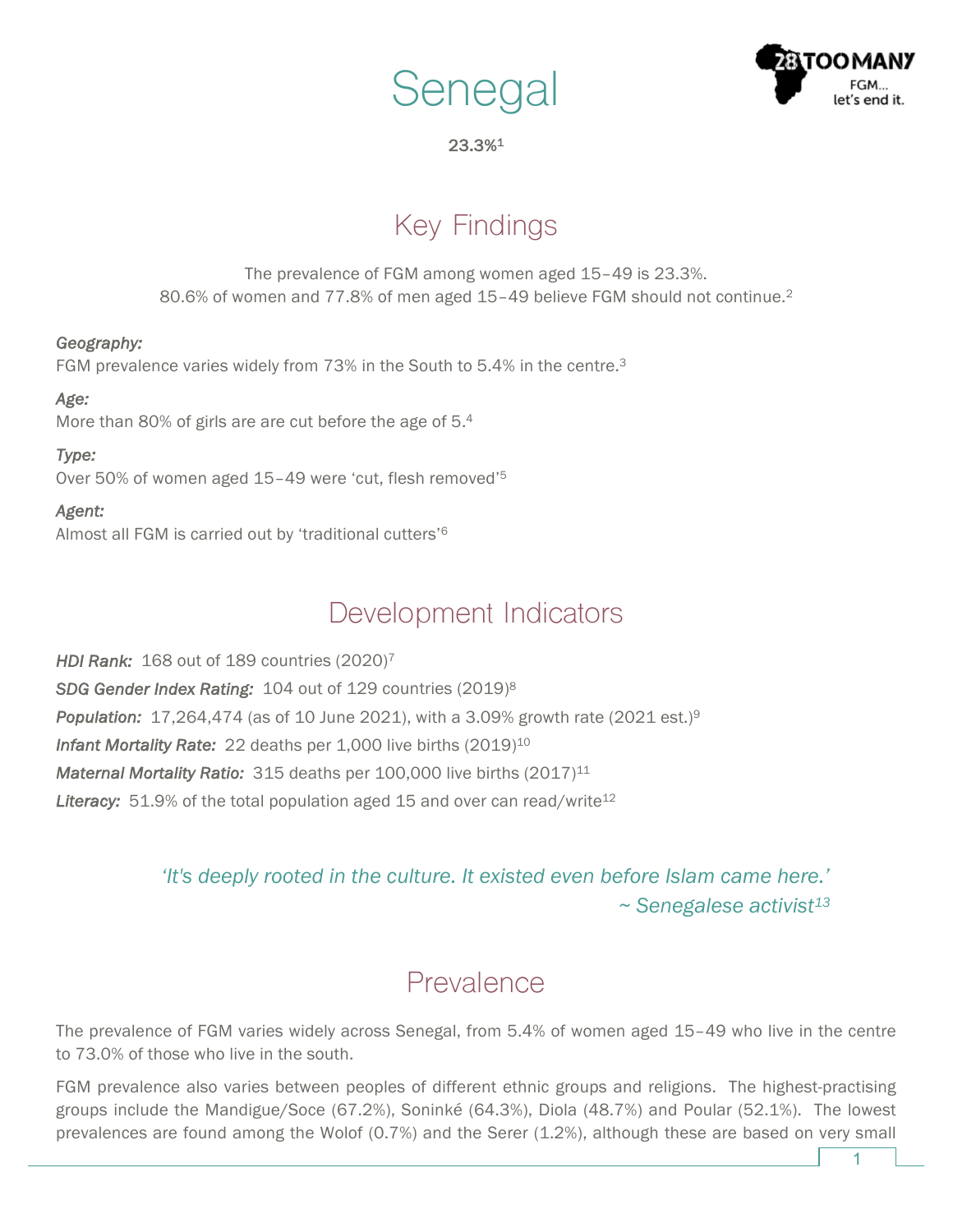sample sizes. Prevalence is 24.1% among Muslims and 4.6% among Christians.<sup>14</sup> 11.5% of women and 12.0% of men who have heard of FGM believe it is a religious requirement.<sup>15</sup>

The greatest support for the continuation of FGM is among young women aged 15–19, among men and women from the most-frequently-practising ethnic groups, those living in rural areas and those surveyed who had little education or were in the lowest wealth quintile.<sup>16</sup>

The prevalence of FGM in women (aged 15–49) is 23.3%. This is a slight decrease from 24.0% in 2017. Due to the large age-range of women included, however, the overall prevalence alone may not



Prevalence of FGM in Senegal by greater region [Data source DHS 2018] © 28 Too Many

fully reflect the progress that has been made in recent years. Breaking down the most recent data by age group shows that the prevalence for women aged 45–49 is 24.5%, while for the youngest age group this has fallen to 21.4%. Despite the fact that a small proportion of women may be cut after the age of 15, the data suggests a trend towards lower prevalences for younger women, although the data points are of course affected by statistical fluctuations.17